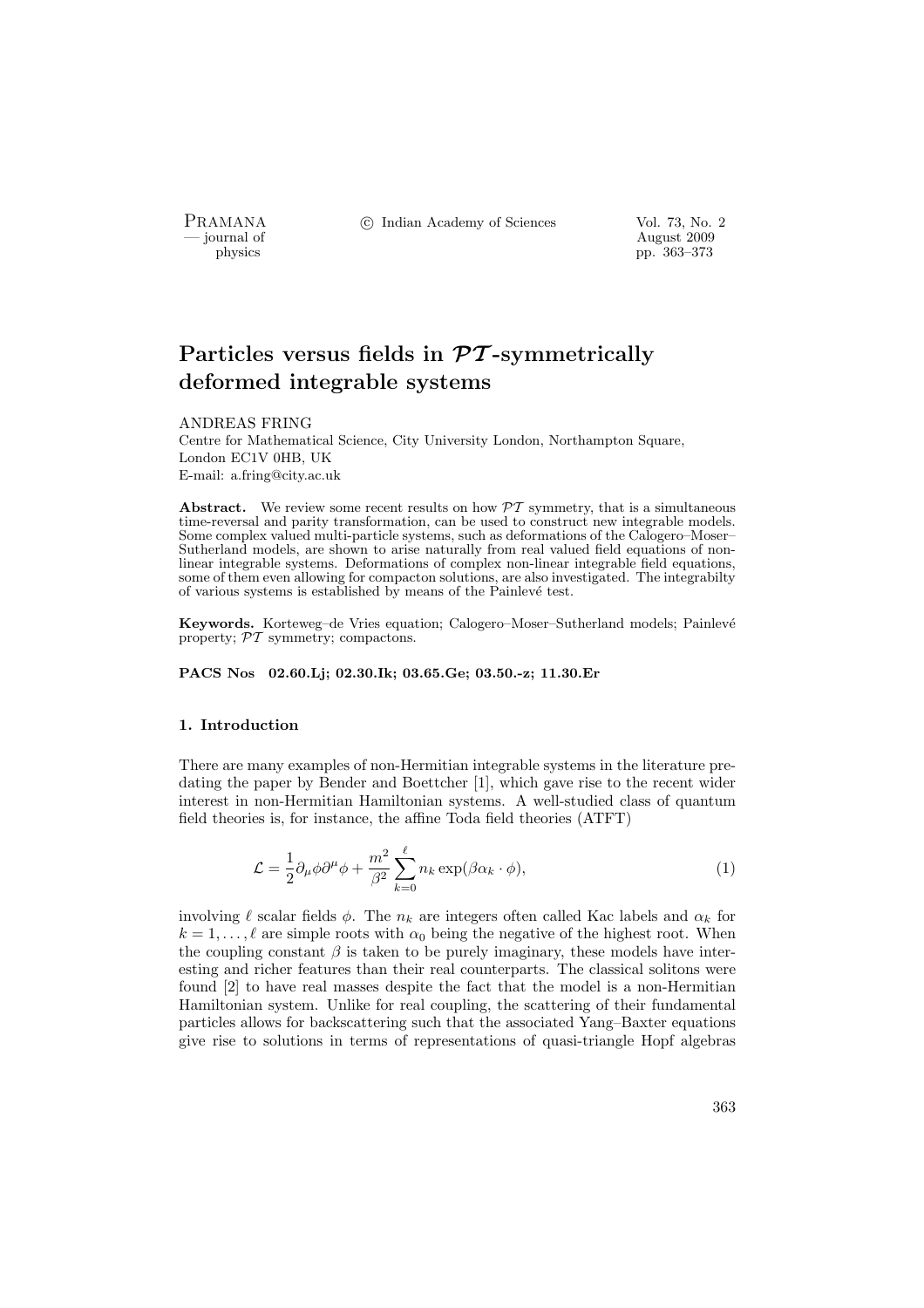(quantum groups). For the simplest example, the  $A_1$ -model, corresponding to complex Liouville theory, a rigorous proof for the reality of the spectrum was found by Faddeev and Tirkkonen [3] by relating it to the Hermitian XXZ-quantum spin chain using Bethe ansatz techniques.

In addition, integrable quantum spin chains of non-Hermitian type have been investigated in the past by von Gehlen [4]. The Ising quantum spin chain in an imaginary field corresponds, in the continuous limit, to the Yang–Lee model  $(A_2^{(2)}$ minimal ATFT)

$$
\mathcal{H} = \frac{1}{2} \sum_{i=1}^{N} (\sigma_i^x + \lambda \sigma_i^z \sigma_{i+1}^z + i\kappa \sigma_i^z), \quad \lambda, \kappa \in \mathbb{R},
$$
\n(2)

and may be used to describe phase transitions. Here N denotes the length of the spin chain and  $\sigma_i^z$ ,  $\sigma_i^x$  are the usual Pauli matrices describing spin-1/2 particles and acting on the site i in the state space of the form  $(\mathbb{C}^2)^{\otimes N}$ .

It is by now well understood how to explain the spectral properties of such models by means of  $\mathcal{PT}$  symmetry, i.e. symmetry of the Hamiltonian and the wave function with respect to a simultaneous parity transformation and time reversal, pseudo-Hermiticity or quasi-Hermiticity [5–7]. In addition it is also established how to formulate a consistent quantum mechanical description via the definition of a new metric, although this is only worked out in detail for very few solvable models [8]. Interesting questions regarding the uniqueness of the physical observables still need further investigations and remain unanswered. One new feature is that unlike the Hermitian systems, the Hamiltonian alone is no longer sufficient enough to define the set of observables [9].

For classical systems, which are the main subject of this article, one may also use  $\overline{PT}$  symmetry to establish the reality of the energy [10]

$$
E = \int_{-a}^{a} \mathcal{H}[u(x)]dx = -\int_{a}^{-a} \mathcal{H}[u(-x)]dx = \int_{-a}^{a} \mathcal{H}^{\dagger}[u(x)]dx = E^{\dagger}.
$$
 (3)

Note that unlike the quantum case the reality can be established from the Hamiltonian alone, albeit together with some appropriate boundary conditions.

## 1.1 PT -guided deformations

Let us now turn to the question of how to use the above-mentioned arguments to construct new consistent models with real spectra. In principle we could use any of them, but clearly to exploit  $\mathcal{P}\mathcal{T}$  symmetry is the most transparent, especially for classical models as we indicated in (3). Keeping in mind that the effect of a PT-transformation is PT:  $x \to -x, p \to p$  and  $i \to -i$ , we may deform any  $PT$ -symmetric function in the following way:

$$
f(x) \to f[-i(ix)^{\varepsilon}], \quad f[-i(ix)^{\varepsilon}p^{\varepsilon-1}], \quad f(x) + \tilde{f}[(ix)^{\varepsilon}] + \hat{f}[(ix)^{\varepsilon}p^{\varepsilon}], \quad (4)
$$

while keeping its invariance. The deformation parameter  $\varepsilon \in \mathbb{R}$  is choosen in such a way that the undeformed case is recovered for  $\varepsilon = 1$ . The same principle may be applied to the derivatives of  $\mathcal{P}\mathcal{T}$ -symmetric functions

364 Pramana – J. Phys., Vol. 73, No. 2, August 2009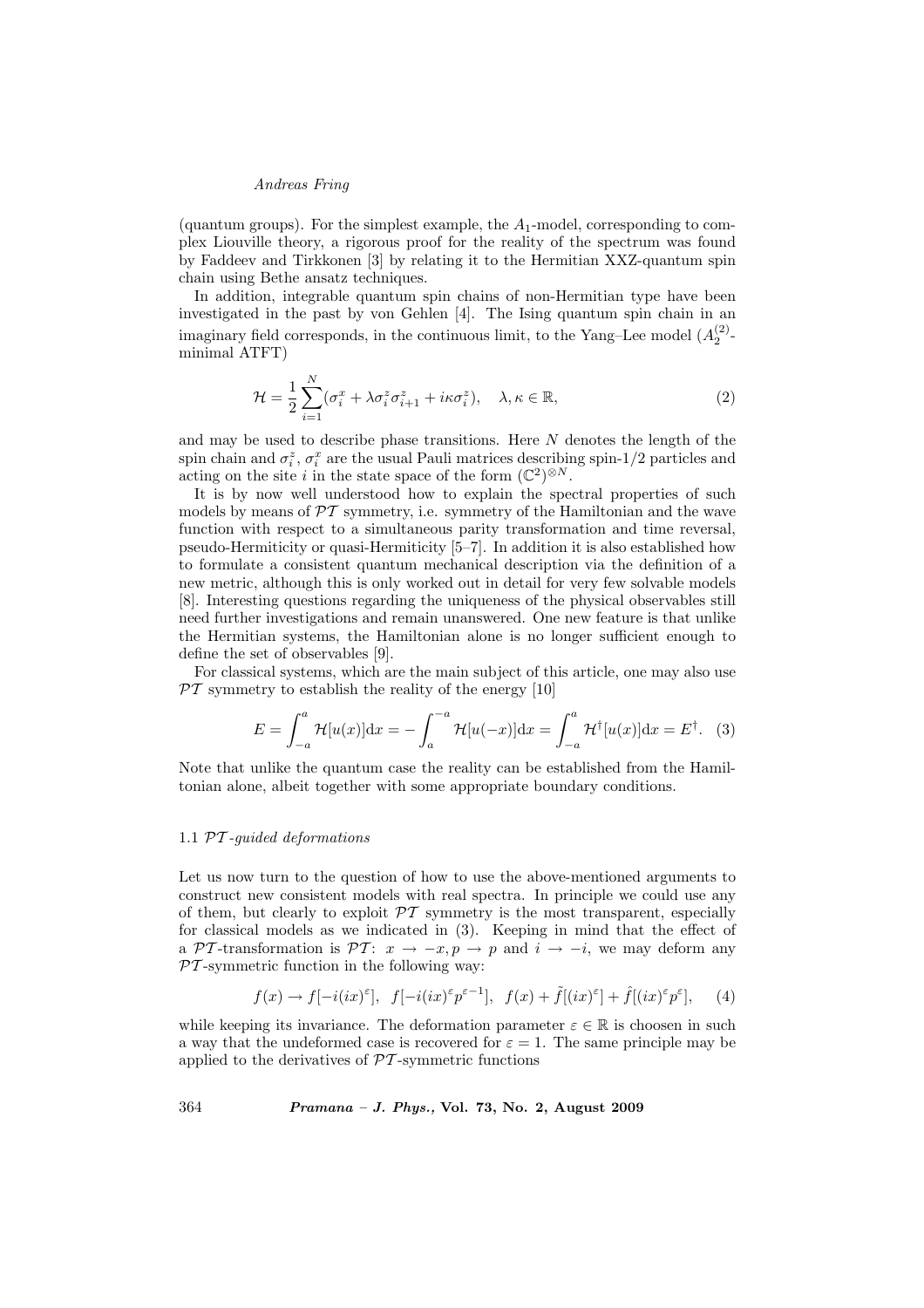$$
\partial_x f(x) \to f_{x;\varepsilon} := \partial_{x,\varepsilon} f(x) = -i(if_x)^{\varepsilon}, \ \ \partial_{x,\varepsilon}^n := \partial_x^{n-1} \partial_{x,\varepsilon},\tag{5}
$$

such that

$$
f_{xx;\varepsilon} := \partial_{x,\varepsilon}^2 f = -i\varepsilon (i f_x)^{\varepsilon} \frac{f_{xx}}{f_x},\tag{6}
$$

$$
f_{xxx;\varepsilon} := \partial_{x,\varepsilon}^3 f = -i\varepsilon (if_x)^{\varepsilon} \left[ \frac{f_{xxx}}{f_x} + (\varepsilon - 1) \left( \frac{f_{xx}}{f_x} \right)^2 \right],\tag{7}
$$

and even to supersymmetric derivative of a  $\mathcal{P}\mathcal{T}$ -symmetric functions

$$
D = \theta \partial_x + \partial_\theta \to D_\varepsilon := \theta \partial_{x,\varepsilon} + \partial_\theta,\tag{8}
$$

with  $\theta$  being the usual anti-commuting superspace variable. Remarkably it can be shown that the latter deformation can be carried out without breaking the supersymmetry of the models [11]. We shall apply these deformations in §3.

# 2. From real fields to complex particle systems

The above-mentioned principle appears at times somewhat ad hoc and often the only motivation provided is that such models are likely to have real spectra. However, in the context of integrable systems some complex particle systems arise very naturally when taking systems for real valued fields as starting points.

# 2.1 No restrictions,  $\ell$ -soliton solution of the Benjamin–Ono equation

Let us consider a field equation for a real valued field  $u(x, t)$  of the form

$$
u(x,t) = \frac{\lambda}{2} \sum_{k=1}^{\ell} \left( \frac{i}{x - z_k(t)} - \frac{i}{x - z_k^*(t)} \right), \quad \lambda \in \mathbb{R}.
$$
 (9)

Chen, Lee and Pereira showed thirty years ago [12,13] that this ansatz constitutes an  $\ell$ -soliton solution for the Benjamin–Ono equation [14]

$$
u_t + uu_x + \lambda Hu_{xx} = 0,\t\t(10)
$$

with  $Hu(x)$  denoting the Hilbert transform  $Hu(x) = \frac{P}{\pi}$  $r^{\infty}$ −∞  $u(x)$  $\frac{u(x)}{z-x}$ dz, provided  $z_k$  in (9) obey the complex  $A_{\ell}$ -Calogero equation of motion

$$
\ddot{z}_k = \frac{\lambda^2}{2} \sum_{j \neq k} (z_j - z_k)^{-3}, \quad z_k \in \mathbb{C}.\tag{11}
$$

This is certainly the easiest example to demonstrate how complex valued particle systems arise naturally from real valued fields.

Pramana – J. Phys., Vol. 73, No. 2, August 2009 365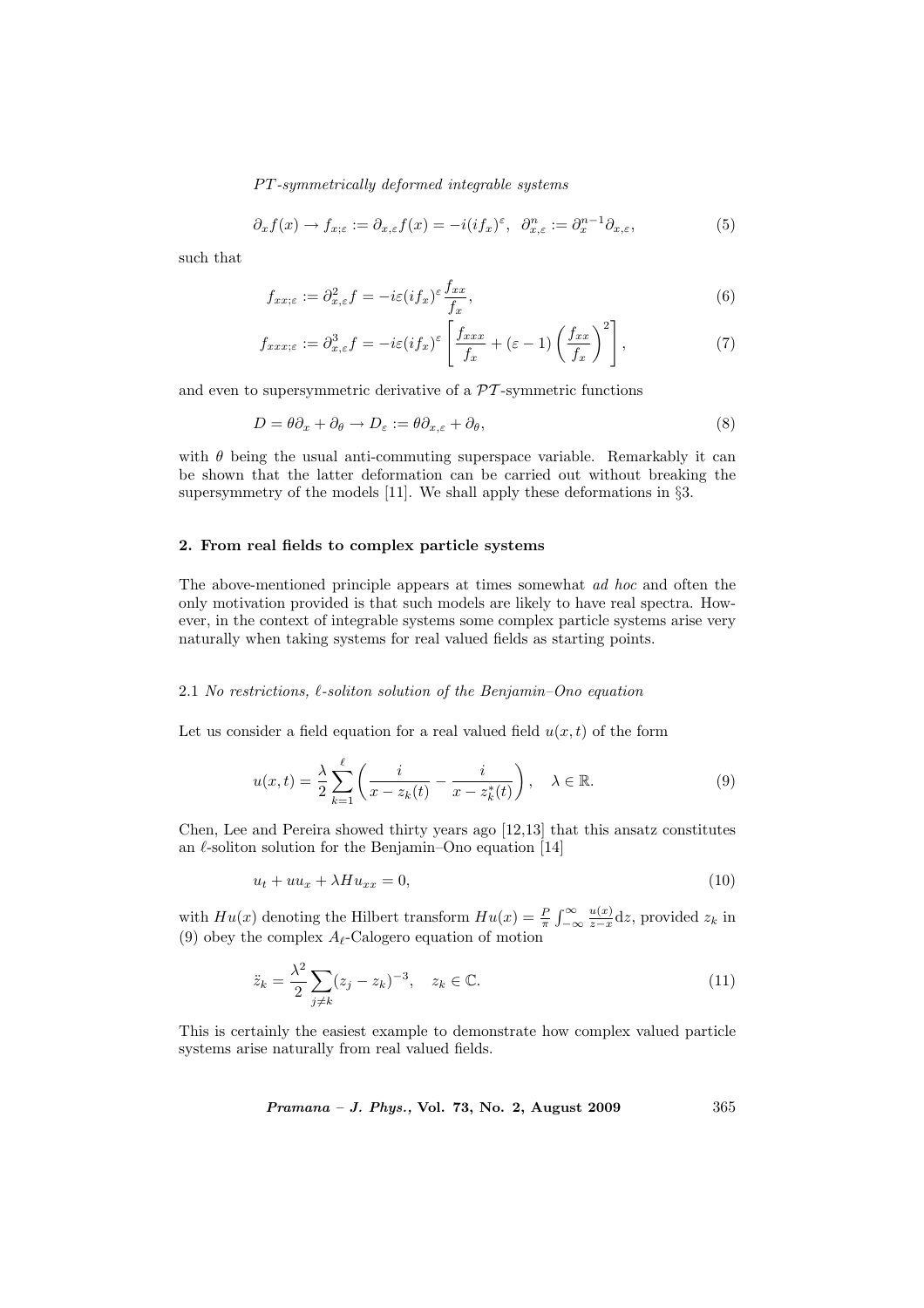#### 2.2 Restriction to a submanifold

Obviously we do not expect the above procedure to produce complex valued particle systems when starting with any type of field equation. Dropping for instance in eq. (10) the Hilbert transform and considering therefore Burgers equation instead will not lead to the desired result. However, we may consistently impose some additional constraints and make use of the following theorem found more than thirty years ago by Airault et al [15]:

Given a Hamiltonian  $H(x_1, \ldots, x_n, \dot{x}_1, \ldots, \dot{x}_n)$  with flow

$$
x_i = \partial H / \partial \dot{x}_i \quad \text{and} \quad \ddot{x}_i = -\partial H / \partial x_i, \quad i = 1, \dots, n \tag{12}
$$

and conserved charges  $I_j$  in involution with  $H$ , i.e. vanishing Poisson brackets  $\{I_i, H\} = 0$ . Then the locus of grad  $I = 0$  is invariant with regard to time evolution. Thus it is permitted to restrict the flow to that locus provided it is not empty.

In fact, often there are no real solutions to grad  $I = 0$  and one is once again naturally led to consider complex particle systems. We consider the Boussinesq equation, that is a set of coupled KdV type equations, as an example

$$
v_{tt} = a(v^2)_{xx} + bv_{xxxx} + v_{xx}, \quad a, b \in \mathbb{R}.\tag{13}
$$

Then the real valued field

$$
v(x,t) = \lambda \sum_{k=1}^{\ell} (x - z_k(t))^{-2}, \quad \lambda \in \mathbb{R}
$$
 (14)

satisfies the Boussinesq equation (13) if and only if  $b = 1/12$ ,  $\lambda = -a/2$  and  $z_k$ obeys the constraining equations

$$
\ddot{z}_k = 2 \sum_{j \neq k} (z_j - z_k)^{-3} \Leftrightarrow \ddot{z}_k = -\frac{\partial H_{\text{Cal}}}{\partial z_i},\tag{15}
$$

$$
\dot{z}_k^2 = 1 - \sum_{j \neq k} (z_j - z_k)^{-2} \Leftrightarrow \text{ grad}(I_3 - I_1) = 0. \tag{16}
$$

Here  $I_3 = \sum_{j=1}^{\ell} \left[\dot{z}_j^3/3 + \sum_{k \neq j} \dot{z}_j (z_j - z_k)^2\right]$  and  $I_1 = \sum_{j=1}^{\ell} \dot{z}_j$  are two conserved charges in the  $A_{\ell}$ -Calogero model. In principle it could be that there is no solution to these equations, meaning that the imposition of the additional constraint (16), besides the equation of motion (15), will produce an empty locus. However, this is not the case and some genuine non-trivial solutions may be found. For  $n = 2$ , a solution was already reported in [15]

$$
z_1 = \kappa + \sqrt{(t + \tilde{\kappa})^2 + 1/4}, \quad z_2 = \kappa - \sqrt{(t + \tilde{\kappa})^2 + 1/4}
$$
 (17)

such that the Boussinesq solution acquires the form

$$
v(x,t) = 2\lambda \frac{(x-\kappa)^2 + (t+\tilde{\kappa})^2 + 1/4}{[(x-\kappa)^2 - (t+\tilde{\kappa})^2 - 1/4]^2}.
$$
 (18)

366 Pramana – J. Phys., Vol. 73, No. 2, August 2009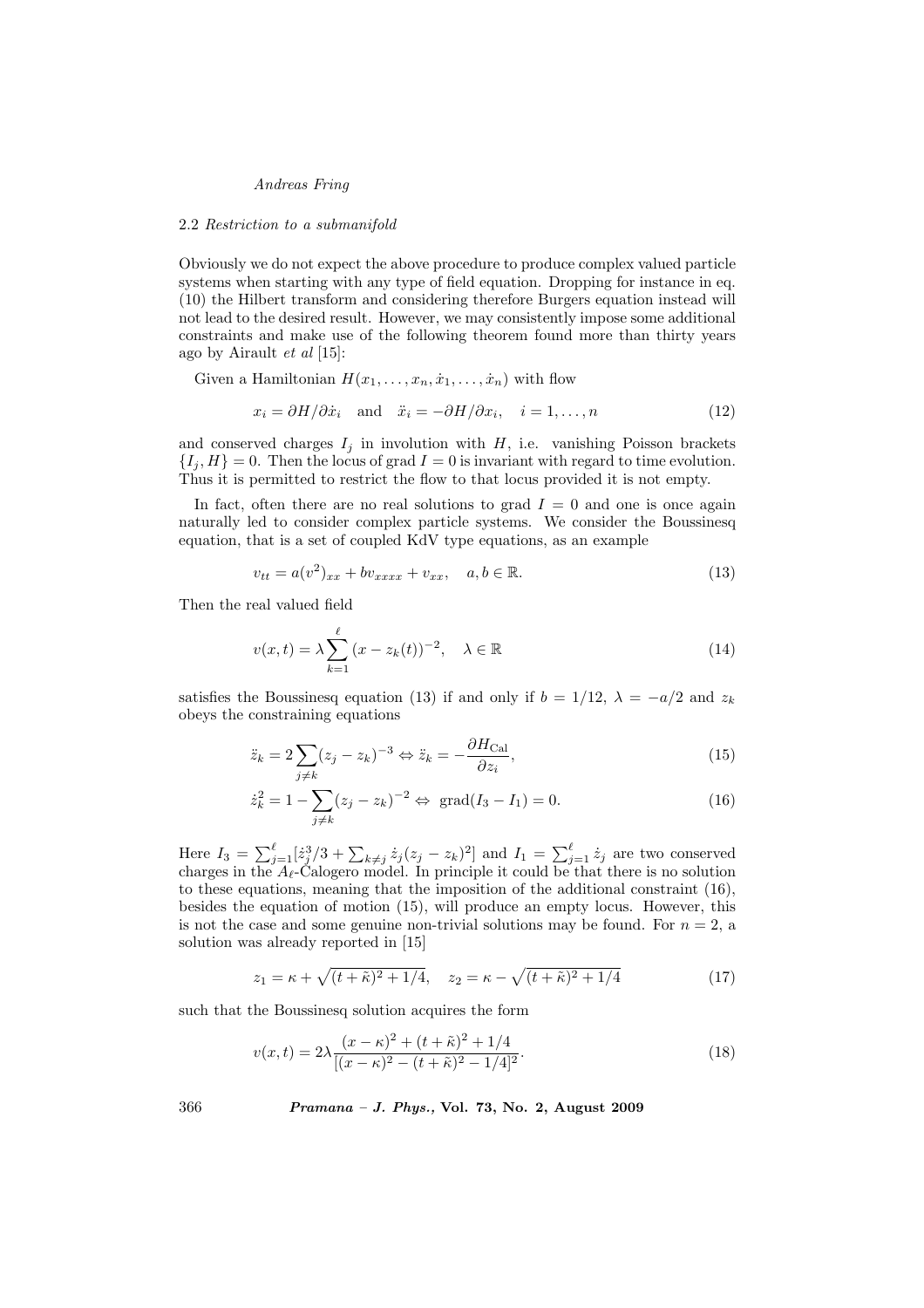Note that  $v(x, t)$  is still a real solution. Without any complication we may change  $\kappa$  and  $\tilde{\kappa}$  to be purely imaginary in which case, and only in this case, (18) becomes a solution for the PT-symmetric equation (13) in the sense that PT:  $x \to -x, t \to -t$ and  $v \to v$ . Different types of solutions and also for other values of n will be reported elsewhere [16].

## 3. PT -deformed particle systems

Having presented some examples of how to obtain complex many-particle systems in a very natural way from real valued field equations, it appears less ad hoc to start directly by deforming some integrable many-body problems according to the principles described in §1, having in mind that there might exist a corresponding real valued field equation.

## 3.1 Complex extended Calogero–Moser–Sutherland (CMS ) models

The simplest way to deform a given model is just by adding a term to it along the lines indicated in eq. (4). For a many-body system this was first proposed for the  $A_{\ell}$ -Calogero model in [17]

$$
\mathcal{H}_{BK} = \frac{p^2}{2} + \frac{\omega^2}{2} \sum_{i} q_i^2 + \frac{g^2}{2} \sum_{i \neq k} \frac{1}{(q_i - q_k)^2} + i\tilde{g} \sum_{i \neq k} \frac{1}{(q_i - q_k)} p_i, \qquad (19)
$$

with  $g, \tilde{g} \in \mathbb{R}, q, p \in \mathbb{R}^{\ell+1}$ . The Hamiltonian  $\mathcal{H}_{BK}$  differs from the usual Calogero model by the last term. Some immediate questions are to be raised with regard to (19). Is it possible to have a representation of independent formulation for  $\mathcal{H}_{BK}$ ? May one use other algebras or Coxeter groups besides  $A_\ell$  and  $B_\ell$ ? Is it possible to use non-rational potentials? Can one have more coupling constants? Are the extensions still integrable? These questions were answered in [18], where it was noticed that one may generalize the Hamiltonian  $\mathcal{H}_{BK}$  to

$$
\mathcal{H}_{\mu} = \frac{1}{2}p^2 + \frac{1}{2}\sum_{\alpha \in \Delta} g_{\alpha}^2 V(\alpha \cdot q) + i\mu \cdot p,
$$
\n(20)

with  $\Delta$  being any root system and the new vector  $\mu = 1/2 \sum_{\alpha \in \Delta} \tilde{g}_{\alpha} f(\alpha \cdot q) \alpha$ , with  $f(x) = 1/x$  and  $V(x) = f<sup>2</sup>(x)$ . It is not so obvious, in fact no case-independent proof is known, that one can further re-write the Hamiltonian such that it becomes the standard Hermitian Calogero Hamiltonian with shifted momenta

$$
\mathcal{H}_{\mu} = \frac{1}{2}(p + i\mu)^2 + \frac{1}{2}\sum_{\alpha \in \Delta} \hat{g}_{\alpha}^2 V(\alpha \cdot q), \tag{21}
$$

and re-defined coupling constant

$$
\hat{g}_{\alpha}^{2} = \begin{cases} g_{s}^{2} + \alpha_{s}^{2} \tilde{g}_{s}^{2}, & \alpha \in \Delta_{s} \\ g_{l}^{2} + \alpha_{l}^{2} \tilde{g}_{l}^{2}, & \alpha \in \Delta_{l} . \end{cases}
$$
\n(22)

*Pramana – J. Phys.*, Vol. 73, No. 2, August 2009  $367$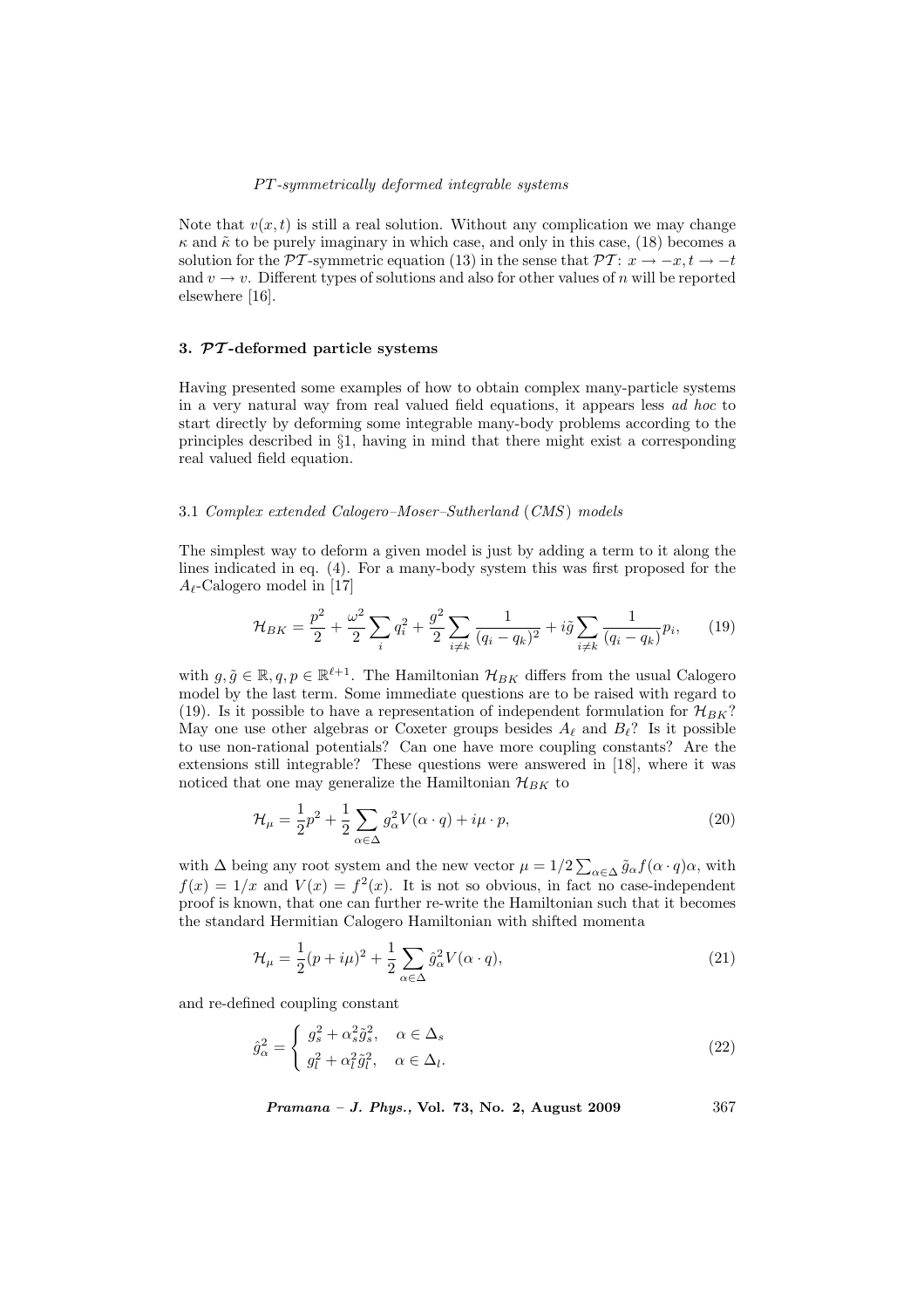Here  $\Delta_l$  and  $\Delta_s$  refer to the root system of the long and short roots, respectively.

Thus we trivially have  $\mathcal{H}_{\mu} = \eta^{-1} h_{\text{Cal}} \eta$  with  $\eta = e^{-q \cdot \mu}$ . Integrability follows then immediately by acting adjointly with  $\eta$  on the Calogero Lax pair  $\dot{L}_{Cal}$  = [ $L_{\text{Cal}}$ ,  $M_{\text{Cal}}$ ], such that the new pair is obtained by  $L_{\mu}(p) = L_{\text{Cal}}(p + i\mu)$  and  $M_{\mu} = M_{\text{Cal}}$ . An interesting statement is obtained by computing backwards and allowing in (21) any kind of Calogero–Moser–Sutherland potential, i.e.  $V(x)$  =  $1/x^2$ ,  $V(x) = 1/\sinh^2 x$  or  $V(x) = 1/\sin^2 x$ 

$$
\mathcal{H}_{\mu} = \frac{1}{2}p^2 + \frac{1}{2}\sum_{\alpha \in \Delta} \hat{g}_{\alpha}^2 V(\alpha \cdot q) + i\mu \cdot p - \frac{1}{2}\mu^2.
$$
 (23)

By construction the Hamiltonian  $(23)$  corresponds to an integrable model, but it turns out [18] that the relation  $\mu^2 = \alpha_s^2 \tilde{g}_s^2 \sum_{\alpha \in \Delta_s} V(\alpha \cdot q) + \alpha_l^2 \tilde{g}_l^2 \sum_{\alpha \in \Delta_l} V(\alpha \cdot q)$ is only valid for rational potentials. Thus, without the  $\mu^2$ -term only the deformed version of the Calogero model remains integrable and not its generalizations.

## 3.2 Complex deformed Calogero–Moser–Sutherland models

Having seen that merely adding terms to complex Hamiltonians leads to rather simple models, we comment on some of the other possibilities indicated in (4), which were explored in [19]. One of the symmetries of the CMS-models is its invariance with respect to the entire Coxeter group  $W$  resulting from the fact that we sum over all roots together with the property that Weyl reflections preserve inner products. Interpreting now each Weyl reflection as a parity transformation across a particular hyperplane, we may try to seek models which remain invariant with regard to the action across these hyperplanes' deformed version of the Weyl group  $\widetilde{\mathcal{W}}^{p}$  associated with some newly defined complex roots  $\widetilde{\alpha}$ 

$$
\mathcal{H}_{\mathcal{PT}CMS} = \frac{p^2}{2} + \frac{m^2}{16} \sum_{\tilde{\alpha} \in \tilde{\Delta}_s} (\tilde{\alpha} \cdot q)^2 + \frac{1}{2} \sum_{\tilde{\alpha} \in \tilde{\Delta}} g_{\tilde{\alpha}} V(\tilde{\alpha} \cdot q), \tag{24}
$$

where  $m, q_{\tilde{\alpha}} \in \mathbb{R}$ . We outline the main features of the construction of the complex root system  $\tilde{\alpha} \in \mathbb{R}^n \oplus i\mathbb{R}^n$  with the desired features. First recall that to each simple root  $\alpha_i$  there is an associated Weyl reflection  $\sigma_i(x) = x - 2\alpha_i(x \cdot \alpha_i) / (\alpha_i^2)$ . The aim is then to construct a new complex root system  $\tilde{\Delta}$  in one-to-one correspondence to the standard one  $\Delta$ , which may be recovered in the limit  $\epsilon = \epsilon - 1 \rightarrow 0$ 

$$
\lim_{\epsilon \to 0} \tilde{\alpha}_i(\epsilon) = \alpha_i \quad \text{for } \tilde{\alpha}_i(\epsilon) \in \tilde{\Delta}(\epsilon), \alpha_i \in \Delta. \tag{25}
$$

We define a PT-Weyl reflection as  $\tilde{\sigma}_{\alpha_i} := \sigma_{\alpha_i} \mathcal{T}$ , where the time reversal T has the effect of a complex conjugation. We may then use the action on a generic complex root  $\tilde{\alpha}$  to determine their form

$$
\tilde{\sigma}_{\alpha_j}(\tilde{\alpha}_j(\epsilon)) = \sigma_{\alpha_j} \mathcal{T}(\text{Re}\,\tilde{\alpha}_j(\epsilon)) + \sigma_{\alpha_j} \mathcal{T}(i \,\text{Im}\,\tilde{\alpha}_j(\epsilon))
$$
\n(26)

$$
= \sigma_{\alpha_j} (\text{Re}\,\tilde{\alpha}_j(\epsilon)) - i \sigma_{\alpha_j} (\text{Im}\,\tilde{\alpha}_j(\epsilon)) \tag{27}
$$

$$
= -\mathrm{Re}\,\tilde{\alpha}_j(\epsilon) - i\,\mathrm{Im}\,\tilde{\alpha}_j(\epsilon) \tag{28}
$$

$$
=-\tilde{\alpha}_j(\epsilon). \tag{29}
$$

368 Pramana – J. Phys., Vol. 73, No. 2, August 2009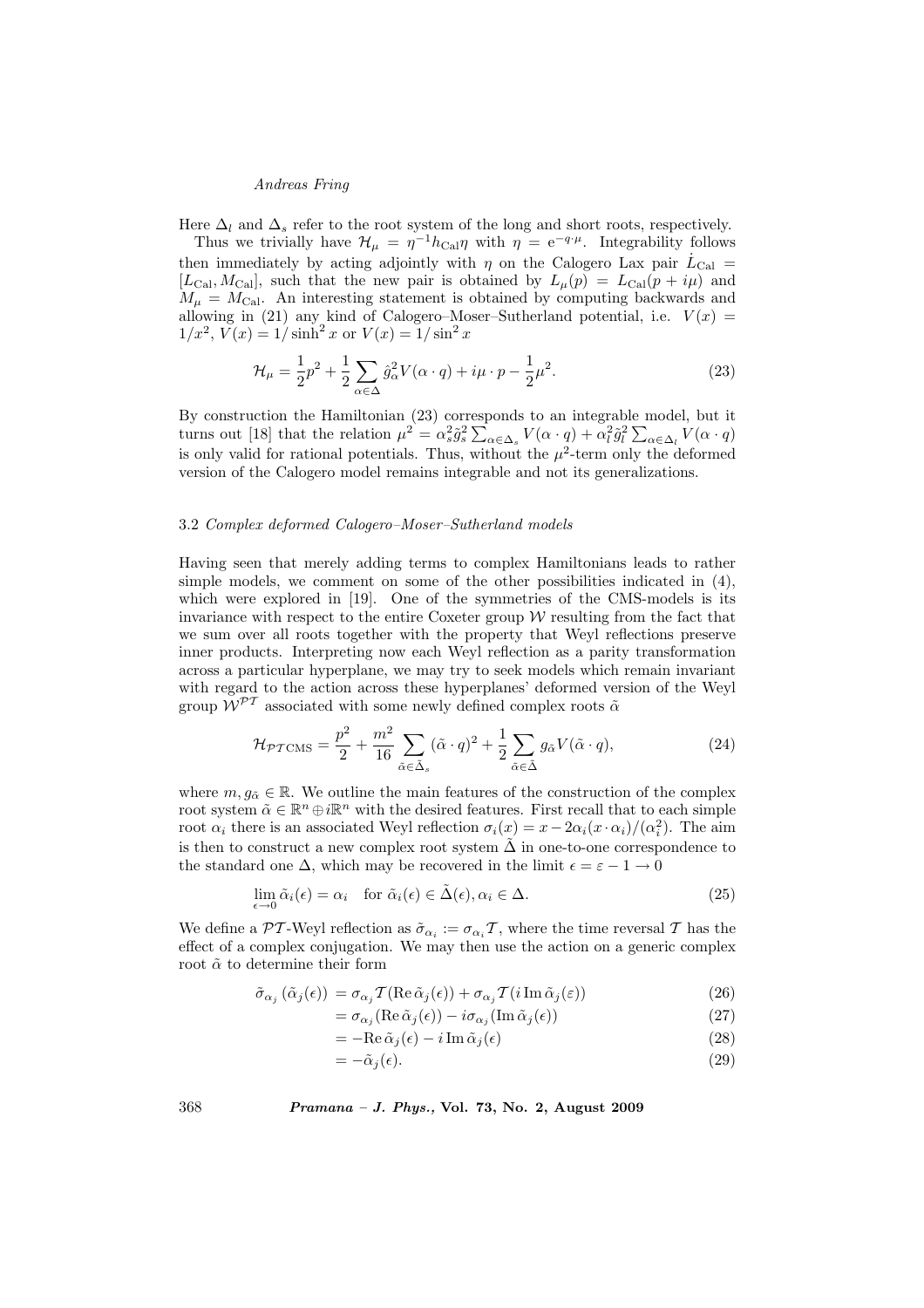As a solution to these equations we find

Re 
$$
\tilde{\alpha}_i(\epsilon) = R(\epsilon)\alpha_i
$$
 and Im  $\tilde{\alpha}_i(\epsilon) = I(\epsilon) \sum_{j \neq i} \kappa_j \lambda_j$ , (30)

$$
\lim_{\epsilon \to 0} R(\epsilon) = 1 \quad \text{and} \quad \lim_{\epsilon \to 0} I(\epsilon) = 0,\tag{31}
$$

with  $\lambda_j$  denoting fundamental roots and  $\kappa_j \in \mathbb{R}$ . Concrete examples for some specific algebras are for instance the deformed roots for  $A_2$ 

$$
\tilde{\sigma}_1 \tilde{\alpha}_1(\epsilon) = -R(\epsilon)\alpha_1 \mp iI(\epsilon)\lambda_2 =: -\tilde{\alpha}_1(\epsilon),\tag{32}
$$

$$
-\tilde{\sigma}_1 \tilde{\sigma}_2 \tilde{\sigma}_1 \tilde{\alpha}_1(\varepsilon) = R(\varepsilon) \alpha_2 \mp iI(\varepsilon) \lambda_1 =: \tilde{\alpha}_2(\varepsilon), \tag{33}
$$

or those for  $G_2$ 

$$
\tilde{\alpha}_1(\epsilon) = R(\epsilon)\alpha_1 \pm iI(\epsilon)\lambda_2,\tag{34}
$$

$$
\tilde{\alpha}_2(\epsilon) = R(\epsilon)\alpha_2 \mp i3I(\epsilon)\lambda_1. \tag{35}
$$

Having assembled the mathematical tools, we may substitute the deformed roots into the model (24) and study its properties. In [19] it was found that the  $A_2$ and  $G_2$  deformed Calogero models can still be solved by separation of variables, analogously to the undeformed case. However, some of the physical properties change, most notably the energy spectrum is different. The reason for this difference is that some restrictions cease to exist. For instance, the wave functions are now regularized, such that no restriction arises from demanding finiteness. The original energy spectrum  $E = 2 |\omega| (2n + \lambda + 1)$  becomes in the deformed case [19]

$$
E_{n\ell}^{\pm} = 2|\omega| \left[2n + 6(\kappa_s^{\pm} + \kappa_l^{\pm} + \ell) + 1\right] \quad \text{for } n, \ell \in \mathbb{N}_0,
$$
\n(36)

with  $\kappa_{s/l}^{\pm} = (1 \pm \sqrt{1 + 4g_{s/l}})/4$  and s, l referring to coupling constants multiplying terms involving short and long roots, respectively.

In §2 our starting points were real fields and we naturally ended up with complex particle systems, whereas in this section we started directly from the latter. It remains to comment on how the relation may be established in the reverse procedure. Having constructed the deformed roots we may compute the dual canonical coordinates  $\tilde{q}$  from

$$
\tilde{\alpha} \cdot q = \tilde{q} \cdot \alpha, \quad \alpha, q \in \mathbb{R}, \quad \tilde{\alpha}, \tilde{q} \in \mathbb{R} \oplus i\mathbb{R}, \tag{37}
$$

and subsequently simply replace in (19) the Hamiltonian  $\mathcal{H}_{PT\text{CMS}}(p,q,\tilde{\alpha})$  by  $\mathcal{H}_{PTCMS}(\tilde{p}, \tilde{q}, \alpha)$ . The freedom in the choice of the functions  $R(\epsilon), I(\epsilon)$  may then be used to satisfy the constraint grad  $I = 0$ . The dual canonical coordinates for  $A_2$ are for instance easily computed to

$$
\tilde{q}_1 = R(\varepsilon)q_1 + iI(\varepsilon)/3(q_2 - q_3),
$$
  
\n
$$
\tilde{q}_2 = R(\varepsilon)q_2 + iI(\varepsilon)/3(q_3 - q_1),
$$
  
\n
$$
\tilde{q}_3 = R(\varepsilon)q_3 + iI(\varepsilon)/3(q_1 - q_2).
$$
\n(38)

At this point it might still not be possible to satisfy grad  $I = 0$ . As the construction outlined is by no means unique one still has the additional freedom to employ an alternative one. These issues are further elaborated in [16].

Pramana – J. Phys., Vol. 73, No. 2, August 2009 369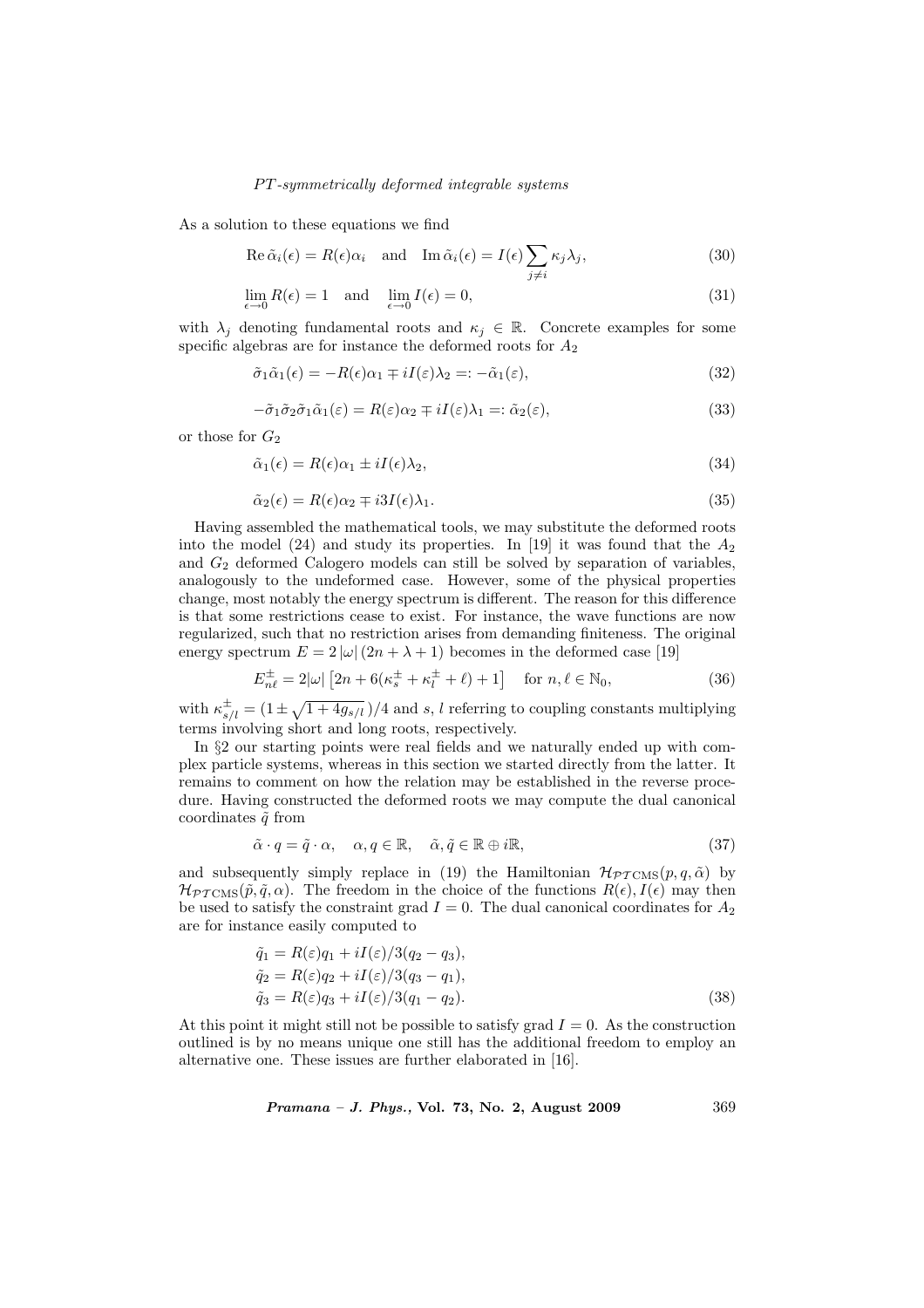## 4. Complex field equations

Naturally we may also start directly by considering complex field equations.

#### 4.1 PT -deformed field equations

Taking the symmetries of the Korteweg–de Vries (KdV) equation into account one may deform the derivatives according to (4) either in the second or the third term

$$
u_t - 6uu_{x;\varepsilon} + u_{xxx;\mu} = 0, \quad \varepsilon, \mu \in \mathbb{R}.\tag{39}
$$

The first possibility, i.e.  $\mu = 1$ , was investigated in [20], leading to a non-Galilean invariant, non-Hamiltonian system with at least two conserved charges in the form of infinite sums allowing for steady wave solutions. Shortly afterwards the second option was investigated in [10], that is  $\varepsilon = 1$ , giving rise to Galilean invariant Hamiltonian system with at least three simple charges and steady state solutions. The question of whether these systems are integrable was thereafter addressed in [22] by carrying out the Painlevé test.

# 4.2 The Painlevé test

Let us briefly summarize the main steps of this analysis proposed originally in [21]. The starting point is a series expansion for the field

$$
u(x,t) = \sum_{k=0}^{\infty} \lambda_k(x,t) \phi(x,t)^{k+\alpha},\tag{40}
$$

with  $\alpha$  being the leading order singularity in the field equation and  $\lambda_k(x, t)$  and  $\phi(x, t)$  some newly introduced fields. The substitution of this so-called Painlevé expansion into the partial differential equation (PDE) under investigation leads to recurrence relations of the general form

$$
g(j, \phi_t, \phi_x, \phi_{xx}, \ldots) \lambda_j = f(\lambda_{j-1}, \lambda_{j-2}, \ldots, \lambda_1, \lambda_0, \phi_t, \phi_x, \phi_{xx}, \ldots), \quad (41)
$$

with  $f$  and  $g$  being some functions depending on the individual system under consideration. Solving these equations recursively might then lead at some level, say k, to  $g = 0$ . For that level we may then compute the right-hand side of (41) and find that either  $f \neq 0$  or  $f = 0$ . In the former case the Painlevé test fails and the equation under investigation is not integrable, whereas in the latter case  $\lambda_k$  is found to be a free parameter, the so-called resonance. When the number of resonances equals the order of the PDE the Painlevé test is passed, since in that scenario the expansion (40) has enough free parameters to accommodate all possible initial conditions. A slightly stronger statement is made when the series is also shown to converge. In that case one speaks of the Painlevé property of the PDE, which is conjectured to be equivalent to integrability.

370 Pramana – J. Phys., Vol. 73, No. 2, August 2009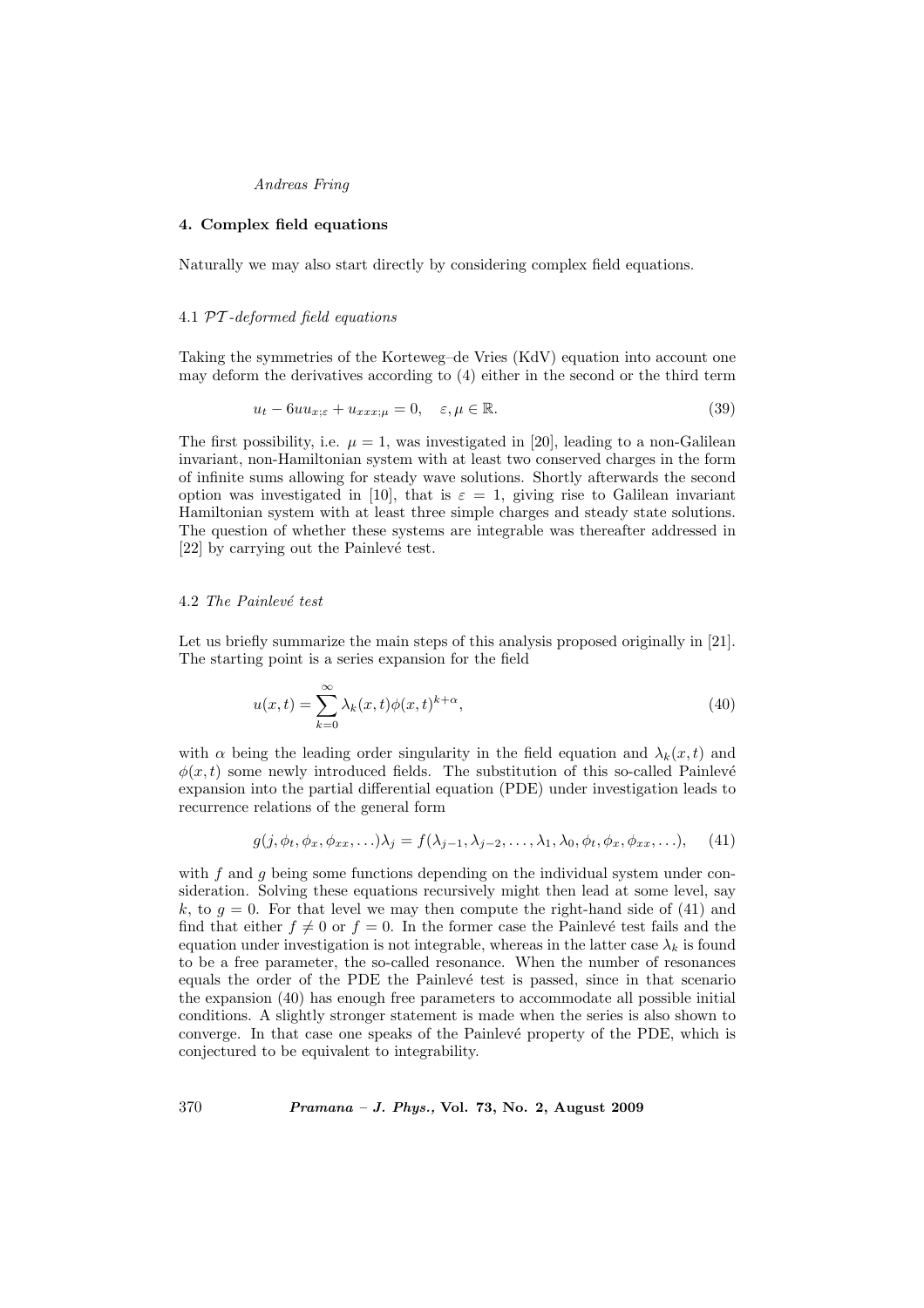# 4.3 Painlevé test for Burgers equation

Instead of deformed KdV equation (39) let us comment first on a simpler  $\mathcal{PT}$ symmetrically deformed model, i.e. Burgers equations

$$
u_t + uu_{x;\varepsilon} = i\kappa u_{xx;\mu} \quad \text{with } \kappa, \varepsilon, \mu \in \mathbb{R}, \tag{42}
$$

for which the Painlevé test was carried out in  $[22]$ . In there it was found that leading order singularities only cancel for  $\alpha = -1$  and  $\varepsilon = \mu$  when taken to be integers. Keeping  $\varepsilon$  generic and starting with the lowest order, the recurrence relations lead to the following equations:

order 
$$
-(2\varepsilon + 1)
$$
:  $\lambda_0 + i2\varepsilon\kappa\phi_x = 0$ ,  
\norder  $-2\varepsilon$ :  $\phi_t \delta_{\varepsilon,1} + \lambda_1 \phi_x - i\kappa\varepsilon\phi_{xx} = 0$ ,  
\norder  $-(2\varepsilon - 1)$ :  $\partial_x(\phi_t \delta_{\varepsilon,1} + \lambda_1 \phi_x - i\kappa\varepsilon\phi_{xx}) = 0$ . (43)

This means that

$$
\lambda_0 = -i2\varepsilon\kappa\phi_x, \quad \lambda_1 = (i\varepsilon\kappa\phi_{xx} - \phi_t\delta_{\varepsilon,1})/\phi_x, \quad \lambda_2 \equiv \text{arbitrary}, \tag{44}
$$

such that we have already one of the desired free parameters. A more generic argument can be used [22] to derive a necessary condition for a resonance to exist:

$$
i2^{\varepsilon - 1} \varepsilon^{\varepsilon} \lambda_r (r+1)(r-2) \kappa^{\varepsilon} \phi_x^{2\varepsilon} = 0. \tag{45}
$$

The requirement is that the parameter  $\lambda_r$  becomes free, which for (45) is obviously the case when  $r = -1, 2$ . The value 2 was already found in (44) and  $-1$  corresponds to the so-called fundamental resonance, which seems to be always present. Thus according to the strategy outlined in §4.4.2, we have the desired amount of free parameters and conclude that the deformed Burgers equation (42) with  $\varepsilon = \mu$ passes the Painlevé test.

For the case  $\varepsilon = 2$  the convergence of the series was proved in [22] and it is concluded that the system even possesses the Painlevé property and is therefore integrable. In that case the expansion becomes

$$
u(x,t) = -\frac{4i\kappa}{\phi} + \lambda_2 \phi + \frac{\xi'}{8\kappa} \phi^2 - \frac{i\lambda_2^2}{20\kappa} \phi^3 - \frac{i\lambda_2 \xi'}{96\kappa^2} \phi^4 + \mathcal{O}(\phi^5). \tag{46}
$$

One may even find a closed solution when making the further assumption  $u(x, t) =$  $\zeta(z) = \zeta(x - vt)$  and thus reducing from the PDE to an ODE

$$
\zeta(z) = e^{i\pi 5/3} (2v\kappa)^{1/3} \frac{\tilde{c} \operatorname{Ai}'(\chi) + \operatorname{Bi}'(\chi)}{\tilde{c} \operatorname{Ai}(\chi) + \operatorname{Bi}(\chi)}
$$
(47)

with  $\chi = e^{i\pi/6} (vz - c)(2v\kappa)^{-2/3}$  and Ai, Bi denoting Airy functions.

For the deformed KdV equation (39) is was concluded that they are only integrable when  $\varepsilon = \mu$ , albeit the Painlevé series was found to be defective meaning that it does not contain enough resonances to match the order of the PDE.

*Pramana – J. Phys.*, Vol. 73, No. 2, August 2009  $371$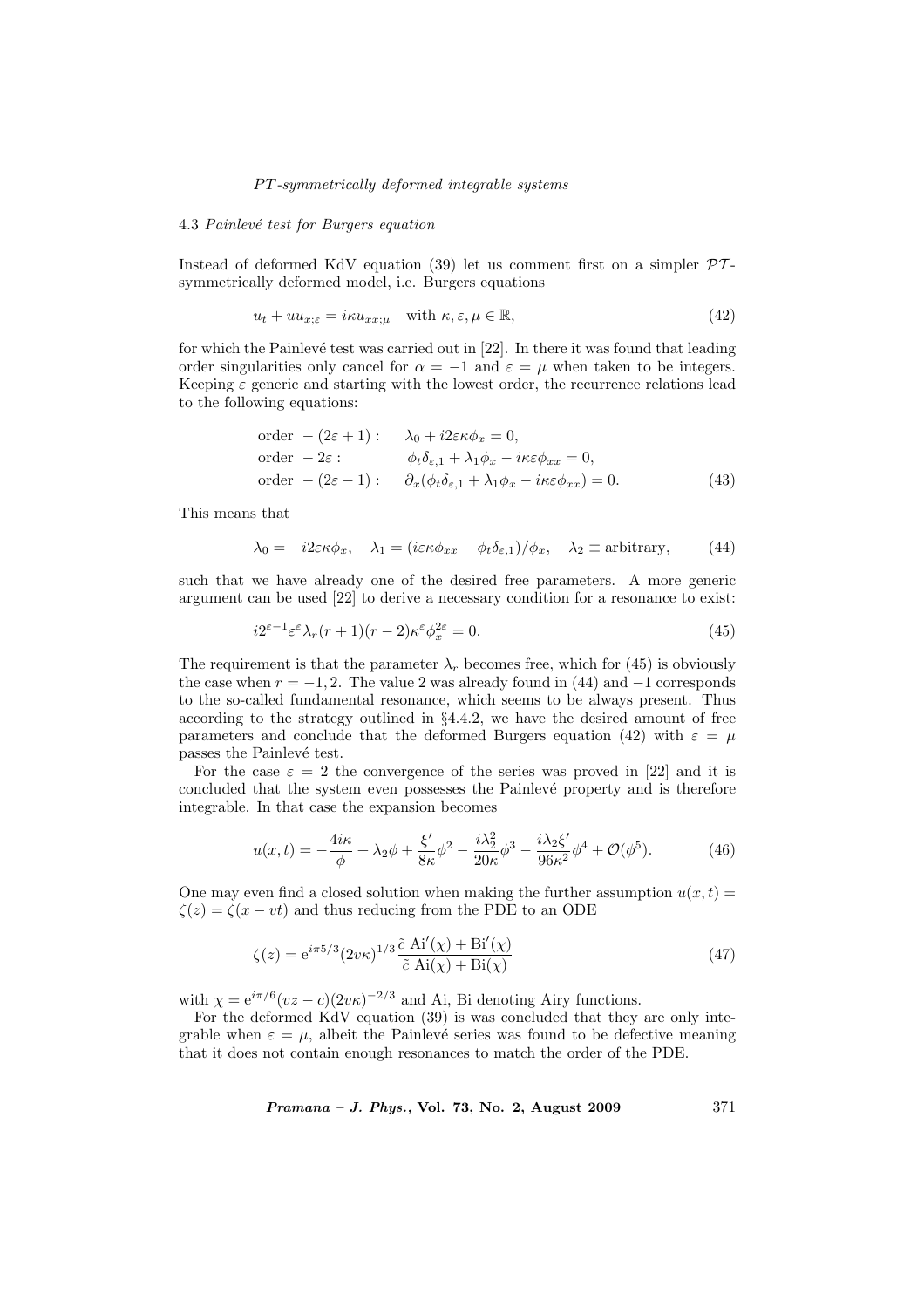**Table 1.** The solutions of the models  $\mathcal{H}_{l,m,p}$ .

| $\mathcal{H}_{l,m,p}$       | Compactons                     | Solitons |
|-----------------------------|--------------------------------|----------|
| $l = p + m$                 | Stable, independent $A, \beta$ | No       |
| $2 < l < p + 3m$            | Stable, dependent $A, \beta$   | Yes      |
| $l \leq 2$ or $l \geq p+3m$ | Unstable                       | No       |

#### 4.4 Compactons versus solitons

A further interesting  $\mathcal{P}T$ -symmetric deformation was proposed [23] for the generalized KdV equations [24], which are known to possess compacton solutions

$$
\mathcal{H}_{l,m,p} = -\frac{u^l}{l(l-1)} - \frac{g}{m-1} u^p (iu_x)^m.
$$
\n(48)

The corresponding equations of motions are

$$
u_t + u^{l-2}u_x + gi^m u^{p-2} u_x^{m-3} \left[ p(p-1)u_x^4 + 2pmu_x^2 u_{xx} + m(m-2)u^2 u_{xx}^2 + mu^2 u_x u_{xxx} \right] = 0.
$$
 (49)

The system (48) is yet another generalization of the generalized KdV system and the PT-symmetric deformation of the KdV equation suggested in [10], i.e.  $\mu = 1$  in (39), corresponding to  $\mathcal{H}_{l,2,p}$  and  $\mathcal{H}_{3,\epsilon+1,0}$ , respectively. These models were found to admit compacton solutions, which, depending on  $l, p$  or  $m$ , are either unstable, stable with independent width A and amplitude  $\beta$  or stable with amplitudes  $\beta$ depending on the width  $A$ . An interesting question to ask is whether these systems also allow for soliton solutions, which would be the case when they pass the Painlevé test. The test was carried out in [25] and the results are summarized in table 1.

Interestingly, it was found that there is no distinction between the generalized KdV equations and  $\mathcal{P}\mathcal{T}$ -symmetric extensions of generalized KdV equations with regard to the Painlevé test.

#### 5. Conclusions

We have shown that  $\mathcal{PT}$  symmetry can be used as a guiding principle to define new interesting models, some of which are even integrable. Some complex particle systems, possibly restricted to some submanifold, are shown to be equivalent to some real valued fields obeying non-linear field equations. We also investigated some complex field equations, which for certain choices of the parameters involved turn out to be integrable admitting soliton as well as compacton solutions.

## Acknowledgments

The author is grateful to Paulo Assis, Bijan Bagchi, Carla Figueira de Morisson Faria and Miloslav Znojil for collaboration.